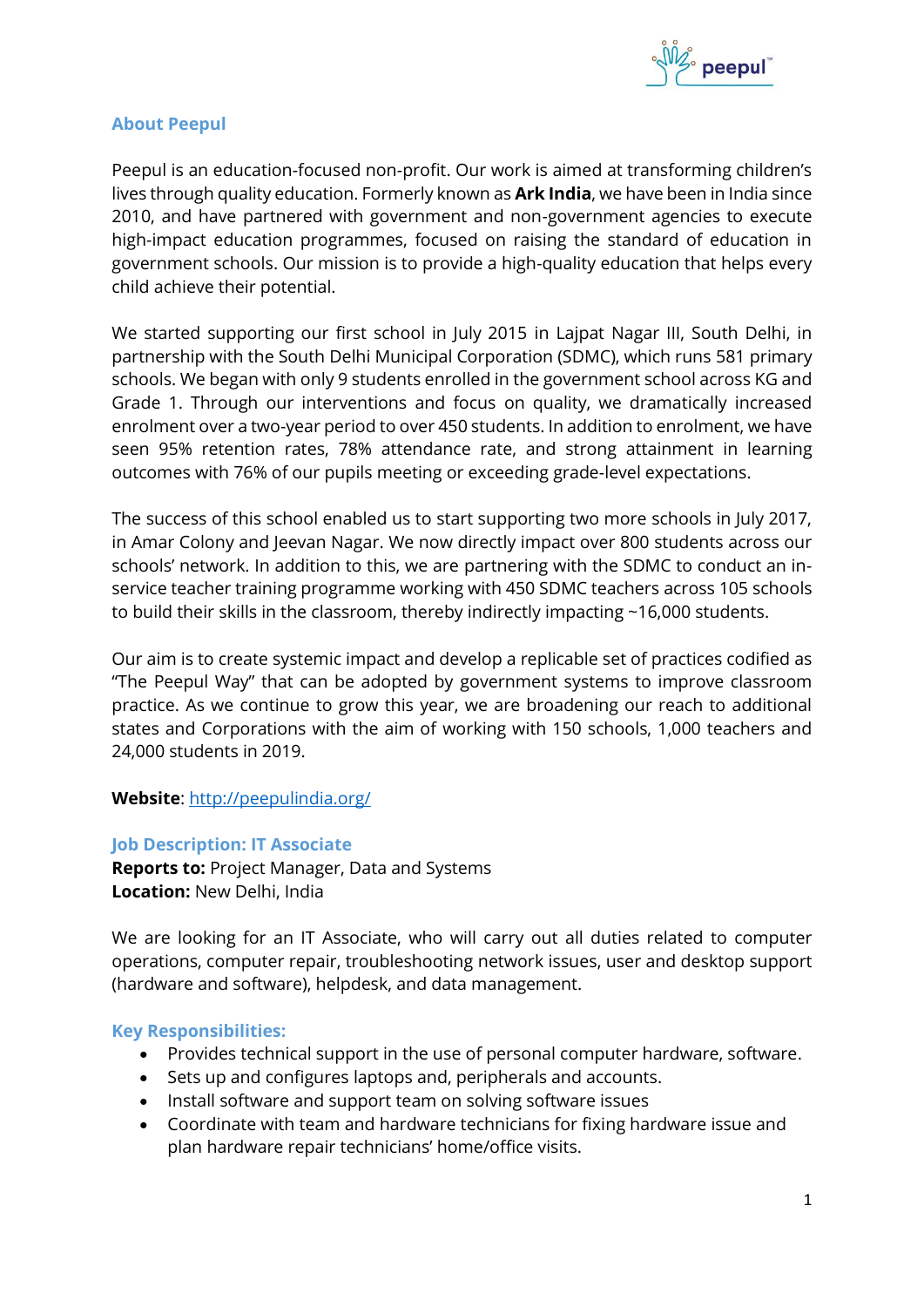

- Troubleshoots, diagnoses problems, implements corrective action procedures and/or escalates to other technical resources as appropriate.
- Serves as technical resource to all Peepul employees.
- Administers user accounts and emails.
- Researches and recommends system equipment upgrades and new system procurement.
- Troubleshoots, repairs and maintenance for computer equipment (e.g. microcomputers, disk drives, and printers) tests personal computers and peripherals on a network to diagnose, hardware versus software problems.
- Works with hardware and software vendors to resolve equipment failures/problems.
- Assists with technical inputs for all Peepul projects.
- Prepare monthly operational reports.
- Peepul website management.
- Manual data backup for office and senior management team.
- Manage IT inventory.
- Manage software purchase and renewals.

# **Qualification and Experience:**

- Bachelor's degree in IT or similar field.
- One to two years of related experience in handling the IT Support in the development or other sector.

#### **Skills:**

- Knowledge of a variety of hardware, software, programming languages, and operation systems. Basic knowledge of network protocols and some experience with computer applications and operating systems. May be tested on appropriate computer skills as require.
- Demonstrated ability to build excellent relationships with people to maintain a healthy, safe, and fun work environment.
- Strong written and verbal communication.
- Giving close attention to details and demonstrated ability to handle sensitive or confidential information.
- Motivated to learn rapidly and is naturally proactive (happy to learn new technologies).
- Takes ownership and pride over the quality of work as an individual and team member.

# **Personal Attributes:**

- Strong alignment with Peepul's mission of providing quality education and building stronger education ecosystems in India.
- Ability to negotiate and achieve consensus with key stakeholders.
- Self-starter who will thrive in a start-up setting by taking ownership and initiative.
- Ability to work effectively with colleagues based in different geographies and time zones.